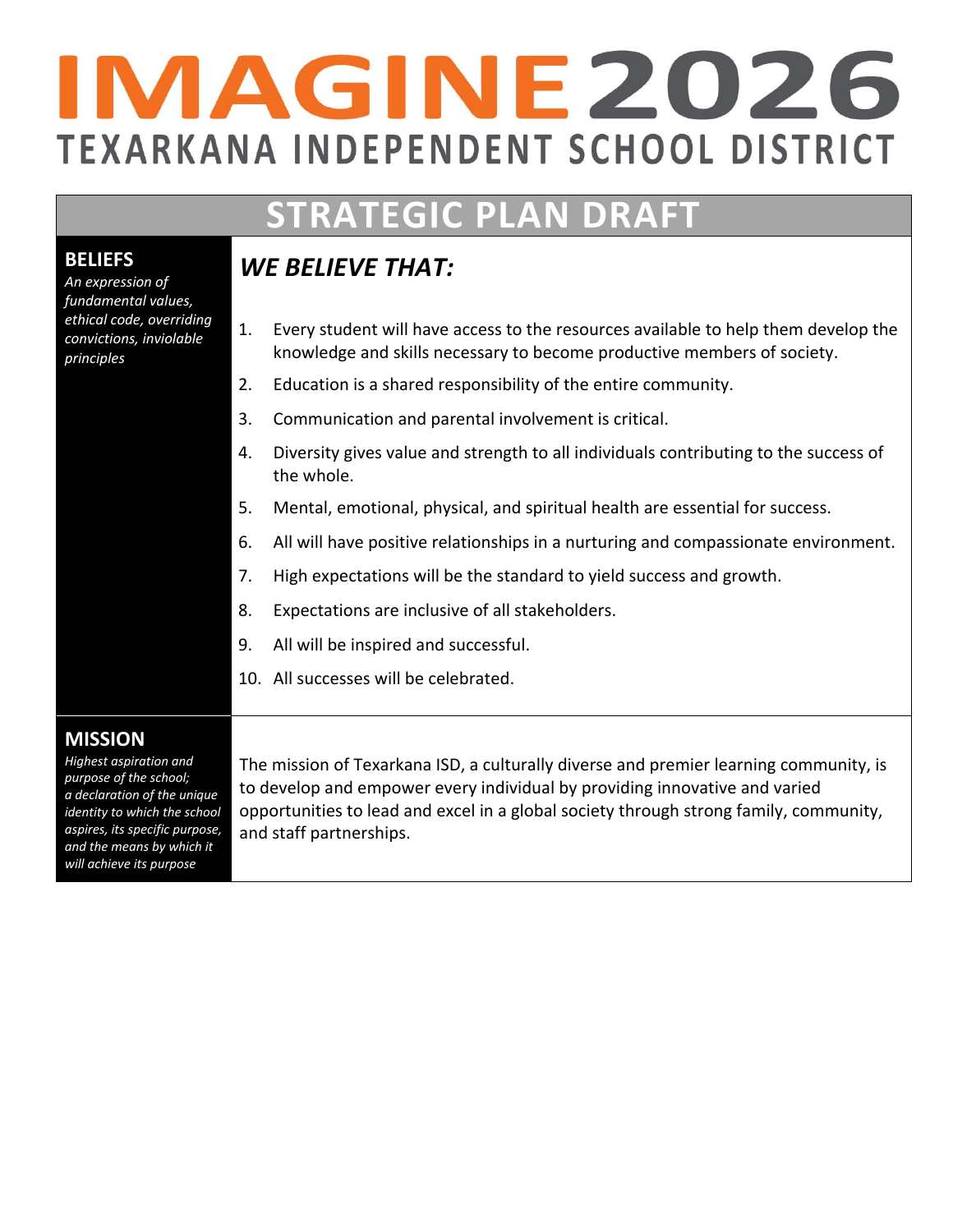| <b>OBJECTIVES</b><br>An uncompromising<br>commitment to achieve                                   | <b>Academic Performance</b><br>1.<br>Each student will be immersed in innovative, engaging learning experiences that<br>are diverse, flexible and authentic.                                                      |  |  |  |  |  |  |
|---------------------------------------------------------------------------------------------------|-------------------------------------------------------------------------------------------------------------------------------------------------------------------------------------------------------------------|--|--|--|--|--|--|
| specific, measurable,<br>observable, or<br>demonstrable results that<br>exceed current capability | Each student will have access to career focused pathways and resources that will<br>enrich their career exploration.                                                                                              |  |  |  |  |  |  |
|                                                                                                   | <b>Learning Environment/Facilities</b><br>2.<br>Each student will have access to well-maintained state of the art facilities that<br>support innovative learning and creativity in a safe and secure environment. |  |  |  |  |  |  |
|                                                                                                   | <b>Social Emotional Support</b><br>3.<br>Each student is guaranteed a learning environment that supports their social,<br>emotional, physical, and mental health.                                                 |  |  |  |  |  |  |
|                                                                                                   | 4. Parental/Community Involvement<br>Each student will experience a school and community partnership that provides<br>access to resources designed to anticipate and nourish student needs.                       |  |  |  |  |  |  |
|                                                                                                   | 5. Technology<br>Each student will develop ethical digital citizenship skills.                                                                                                                                    |  |  |  |  |  |  |
|                                                                                                   | Each student will have equitable access to technology that is fundamental to<br>student success.                                                                                                                  |  |  |  |  |  |  |
|                                                                                                   | 6. Human Resources<br>Each student will be guided by professional, high performing, dedicated staff who<br>reflect the diversity of the students they serve.                                                      |  |  |  |  |  |  |
| <b>PARAMETERS</b>                                                                                 | 1. We will make all decisions based on what is best for ALL students                                                                                                                                              |  |  |  |  |  |  |
| Boundaries within which<br>the school will                                                        | 2. We will not tolerate prejudice or discrimination of any kind.                                                                                                                                                  |  |  |  |  |  |  |
| accomplish its mission;<br>self-imposed limitations                                               | 3. We will ensure an environment that cultivates inclusiveness by honoring each<br>individuals' uniqueness.                                                                                                       |  |  |  |  |  |  |
|                                                                                                   | 4. We will communicate openly and honestly with all stakeholders.                                                                                                                                                 |  |  |  |  |  |  |
|                                                                                                   | 5. We will ensure collaborative relationships within our community in support of our<br>pursuit of excellence. We will challenge each other to rise to greatness.                                                 |  |  |  |  |  |  |
|                                                                                                   | 7. We will demonstrate fiscal integrity and responsibility.                                                                                                                                                       |  |  |  |  |  |  |
|                                                                                                   | 8. We will embrace continuous improvement.                                                                                                                                                                        |  |  |  |  |  |  |
| <b>STRATEGY</b><br><b>Bold resolutions that</b>                                                   | 1. Academic Performance                                                                                                                                                                                           |  |  |  |  |  |  |
| dedicate the school's<br>resources and energies<br>toward the continuous<br>creation of systems   | Immerse each student in innovative, engaging learning experiences that are diverse,<br>flexible and authentic.                                                                                                    |  |  |  |  |  |  |
| to achieve the<br>extraordinary as expressed<br>in the mission and<br>objectives                  | Develop for each student access to career focused pathways and resources that will<br>enrich their career exploration.                                                                                            |  |  |  |  |  |  |